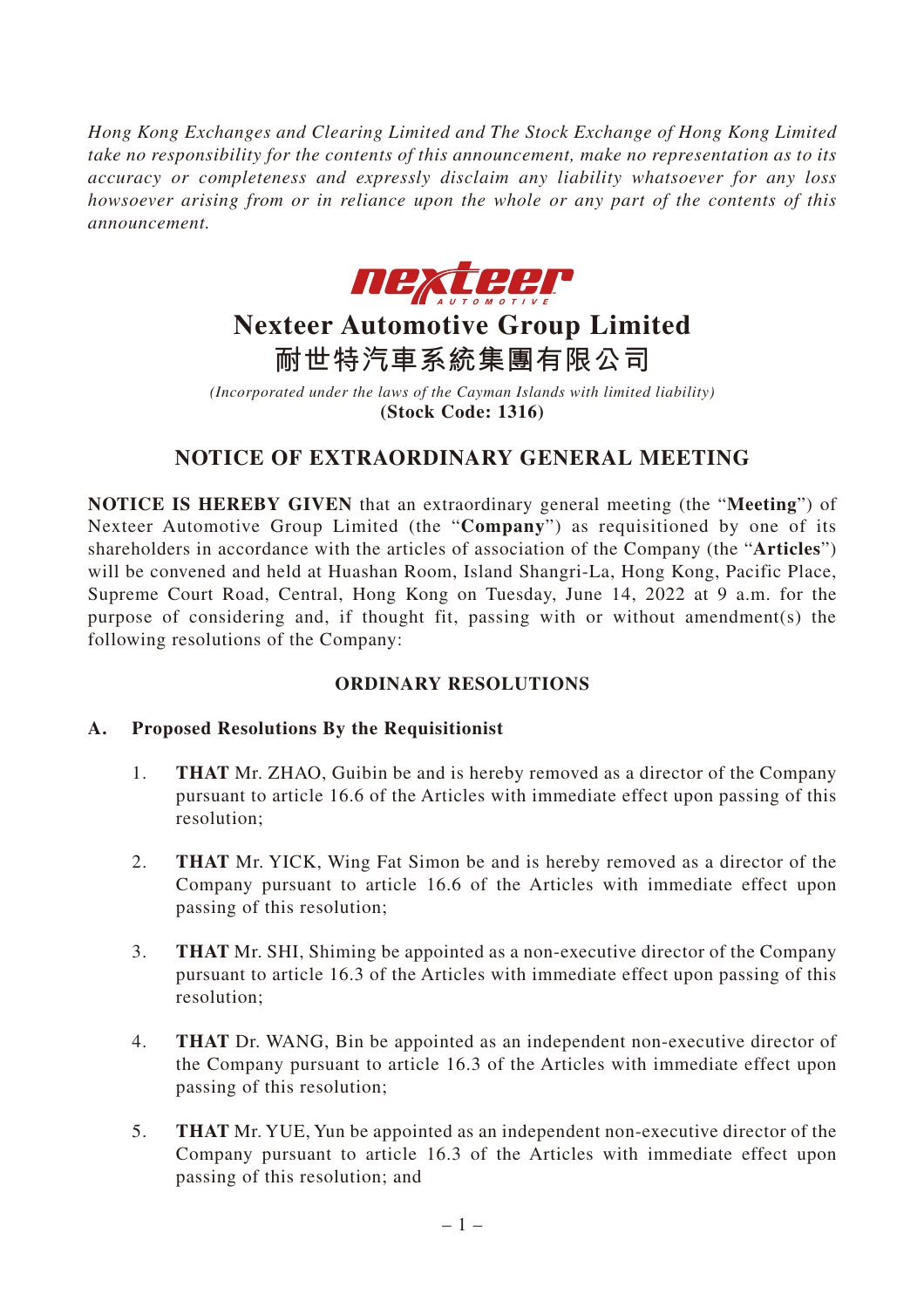#### **B. Proposed Resolution By the Company**

6. **THAT** the board of directors of the Company be authorised to fix the remuneration of the respective director(s).

> By order of the Board **Nexteer Automotive Group Limited FAN Yi**

*Executive Director, Company Secretary*

Hong Kong, May 24, 2022

| Registered office:  | Corporate headquarters:      | Principal place of business in |
|---------------------|------------------------------|--------------------------------|
| P.O. Box 309        | 1272 Doris Road              | Hong Kong:                     |
| <b>Ugland House</b> | Auburn Hills, Michigan 48326 | 31/F, Tower Two, Times Square  |
| Grand Cayman        | <b>United States</b>         | 1 Matheson Street              |
| KY1-1104            |                              | Causeway Bay                   |
| Cayman Islands      |                              | Hong Kong                      |

*Notes:*

- (i) A shareholder entitled to attend and vote at the EGM is entitled to appoint another person as his/her proxy to attend and vote instead of him/her. A proxy need not be a shareholder. The Company strongly recommends you to closely monitor the development of the situation with the COVID-19 pandemic and to assess, based on the social distancing policies, the necessity for attending the above meeting in person, and the board of directors of the Company respectfully requests that, or the same reason, the shareholders to appoint the chairman of the above meeting as their proxy rather than a third party to attend and vote on their behalf at the above meeting (or any adjournment thereof).
- (ii) In the case of joint holders of any Share, any one of such persons may vote at the EGM, either personally or by proxy, in respect of such Share as if he/she were solely entitled thereto. However, if more than one of such joint holders be present at the above EGM personally or by proxy, the vote of the senior who tenders a vote, whether in person or by proxy, will be accepted to the exclusion of the vote(s) of the other joint holder(s) and for this purpose seniority shall be determined as that one of the said persons so present whose name stands first on the register of members of the Company in respect of such share shall alone be entitled to vote in respect thereof.
- (iii) In order to be valid, a form of proxy must be completed, signed and returned to the Hong Kong branch share registrar of the Company, Computershare Hong Kong Investor Services Limited, at 17M Floor, Hopewell Centre, 183 Queen's Road East, Wanchai, Hong Kong together with the power of attorney or other authority (if any) under which it is signed (or a notarially certified copy thereof) not less than 48 hours before the time appointed for the holding of the EGM or any adjournment thereof. The completion and return of the form of proxy shall not preclude the shareholders from attending and voting in person at the EGM (or any adjourned meeting thereof) if they so wish.
- (iv) For determining the entitlement to attend and vote at the EGM, the register of members of the Company will be closed from Thursday, June 9, 2022 to Tuesday, June 14, 2022, both days inclusive, during which period no transfer of Shares will be registered. In order to be eligible to attend and vote at the EGM, all transfers accompanied by the relevant share certificates must be lodged with the Company's Hong Kong branch share registrar, Computershare Hong Kong Investor Services Limited at Shops 1712-1716, 17th Floor, Hopewell Centre, 183 Queen's Road East, Wanchai, Hong Kong for registration no later than 4:30 p.m. on Wednesday, June 8, 2022.